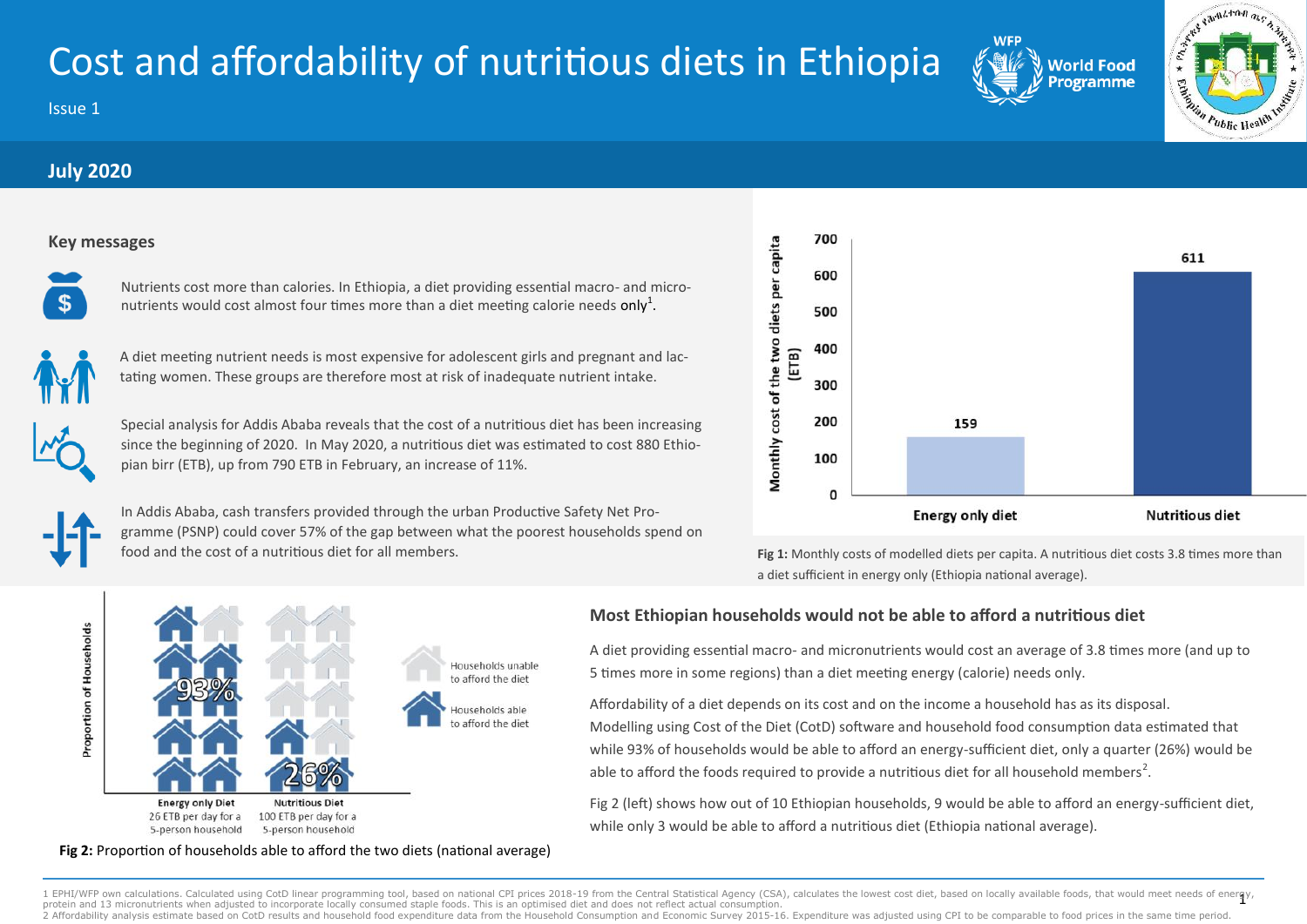

# Who is at risk?

60

Since different household members have different nutrient needs depending on their age, sex and life-cycle stage, diets meeting nutrient needs carry different price tags depending on who they are for.

For the modelled household<sup>3</sup>, the cost of a nutritious diet for an adolescent girl would be the most expensive, followed by the pregnant or lactating woman (PLW), as seen in Figure 3.

Figure 4 shows the difference in daily cost of an energy-sufficient versus nutritious diet for males and females across the lifecycle, using data from Addis Ababa. The graph shows not only that a nutritious diet for the adolescent girl is the most expensive diet in the household, but also that female household members have the largest difference in cost between the diets, with a diet meeting their nutrient needs costing 3 to 5 times more than one just meeting their energy needs, compared to 1.5 times more for males.



**Fig 3:** The monthly cost of a nutritious diet (ETB) for each household member, shown as a proportion of household food expenditure



**Fig 4:** Difference in cost between a nutritious and energy-sufficient diet throughout the life cycle (Addis Ababa)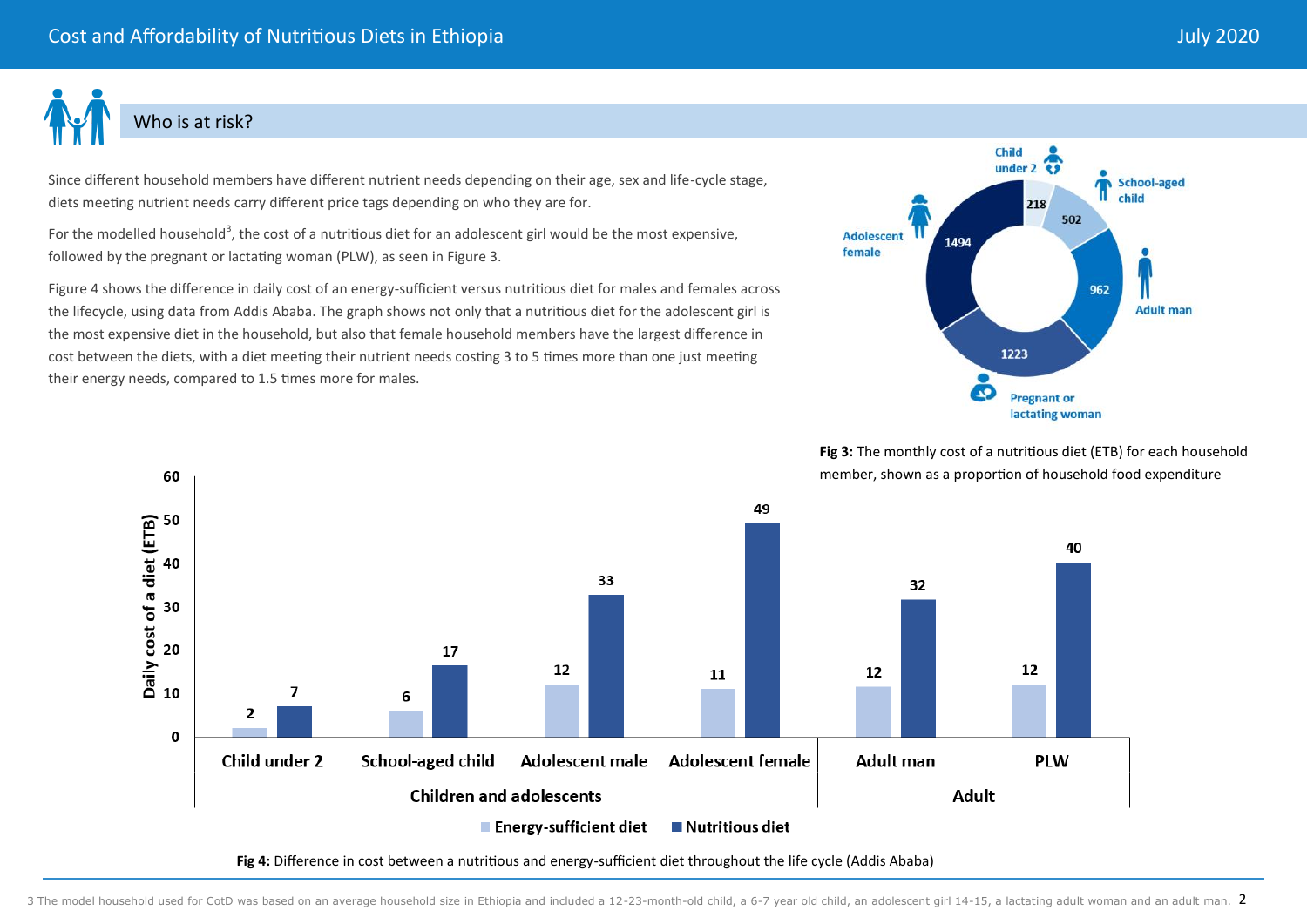

## Regional variation

The regions of Somali, Gambella and Afar<sup>4</sup> were found to have the highest cost of a nutritious diet. These three regions were also found to have the highest prevalence of households that would be unable to afford a nutritious diet (>80% of households).

Figure 5 shows how the cost of a nutritious diet varies across zones. Price data are currently not available for all zones in Ethiopia, mostly in the regions of Afar and Somali (missing data zones shown in grey).

Source: Based on national Consumer Price Index (CPI) prices 2018-19 from the Central Statistical Agency (CSA).



Fig 5: Daily cost of a nutritious diet by zone for the modelled household.

# The cost of a nutritious diet has risen in the first half of 2020: Spotlight on Addis Ababa



The cost of nutritious diets has been rising. The monthly cost of a nutritious diet for a household of five in Addis Ababa has risen from 790 ETB in February 2020 to 880 ETB in May, an increase of 11%.

In May 2020, 62% of households in Addis Ababa were expected to be unable to afford a nutritious diet $5$ .

A general rise in food prices is expected with seasonal variation. However, rising prices could be even more problematic than in previous years due to the drop in income documented from April to June due to COVID-19 $^6$ .

While this is the situation in Addis Ababa, it may be worse in other regions where the baseline percentage of households unable to afford a nutritious diet was higher.

**Fig 6:** The monthly per capita cost of a nutritious versus energy-sufficient diet in Addis Ababa. Source: EPHI/WFP own calculations

4 CPI data coverage for Somali and Afar regions

5 Based on CotD calculations using CPI food price data collected in Addis Ababa, from January to May 2020, and HCES 2015-16 adjusted using CPI. 6 Source: IFPRI 2020 '[Food and nutrition security in Addis Ababa, Ethiopia during COVID](http://ebrary.ifpri.org/utils/getfile/collection/p15738coll2/id/133766/filename/133976.pdf)-19 pandemic June 2020 report'